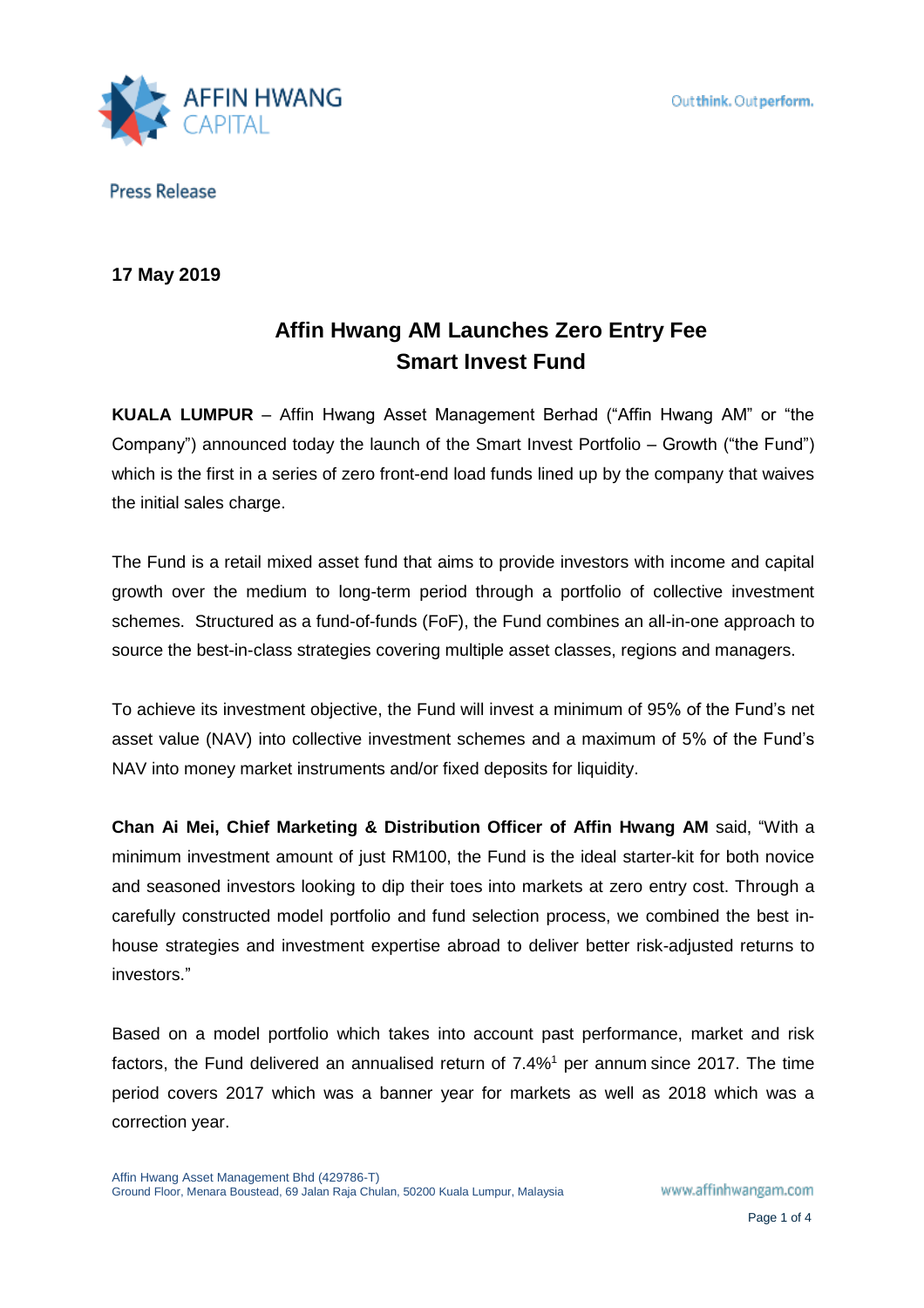

She also commented on the vagaries of market timing in a highly volatile environment. "Many investors are finding it increasingly difficult to time the market and position their portfolios accordingly. For instance, we saw how quickly the macro environment flipped 180 degrees from the rout in end-2018 to 1Q'2019, when rate expectations were lowered with the US Federal Reserve opting to take a more patient approach. This change in market dynamics supported a recovery in risk assets," Ai Mei said.

"As such, many investors were under positioned to capture this liquidity-driven rally and missed out on returns in the early part of 2019. This Fund seeks to address one of the most common pitfalls investors make when chasing the market and instead keep their anxieties at bay in the hands of a trusted fund manager," Ai Mei continues.

Through an active review and quarterly rebalancing exercise (ad-hoc if needed), the Fund would tilt its allocation depending on market conditions to protect downside as well as tactically deploy to benefit from a market recovery. The Fund is suitable for investors who seek capital appreciation, have a long-term investment horizon and a high risk tolerance. The Base Currency of the Fund is in MYR. The annual management fee is 1.8% per annum of the NAV of the Fund. There is also a 3% repurchase charge whenever a redemption is made.

Investors are advised to read and understand the contents of the Fund's Product Highlights Sheet and Information Memorandum dated 17 May 2019 before investing. Investors who are keen to learn more about the Fund can visit<http://affinhwangam.com/> and invest through any of Affin Hwang AM sales offices in Malaysia.

- End of Press Release -

**For media enquiries, please contact:**  Lee Sheung Un | sheungun.lee@affinhwangam.com | +6017 296 3781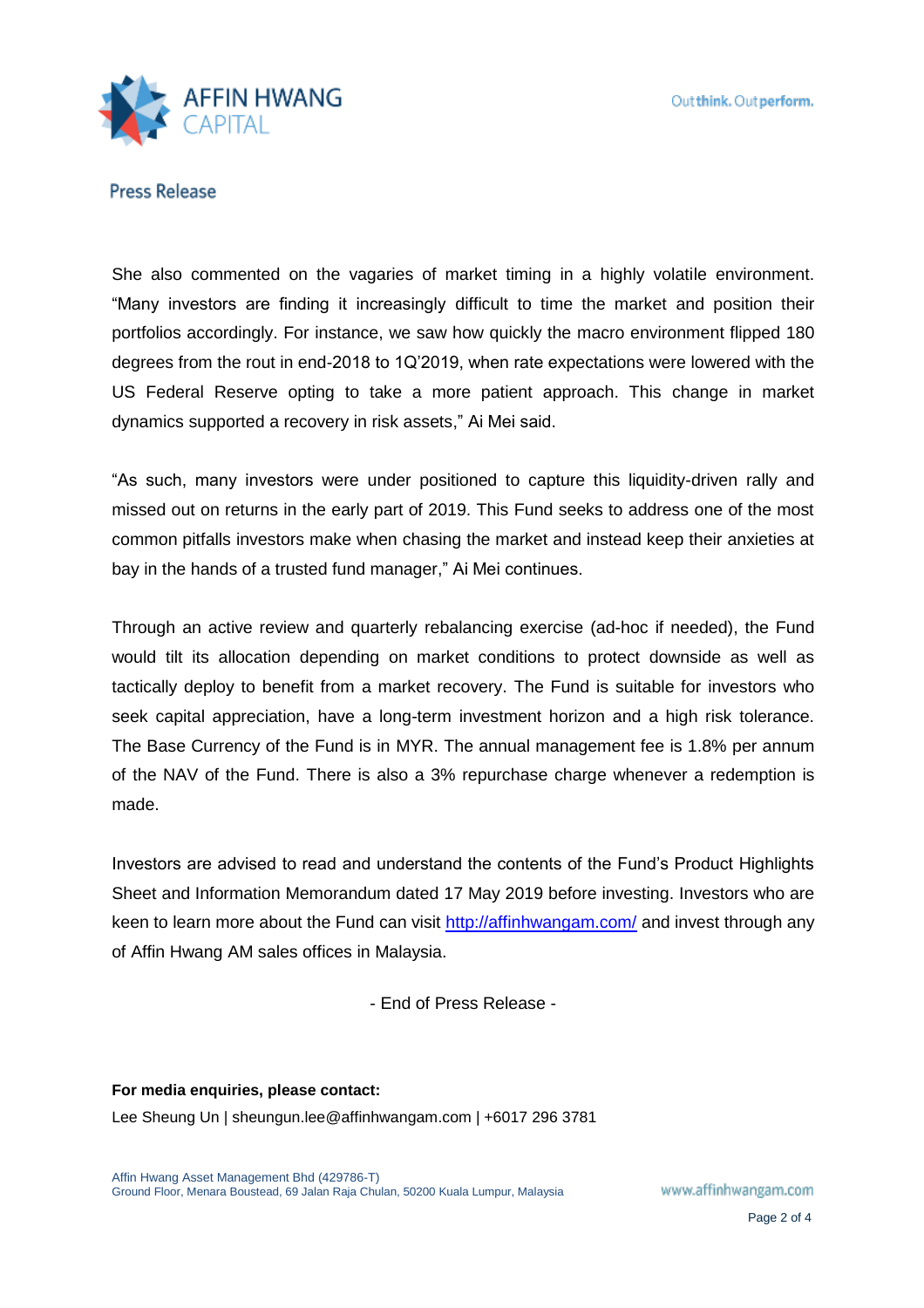

### **Sources**

*1. The above simulated performance is hypothetical and strictly for illustrative purpose only. Past performance is not a guide to current of future performance. (Source: Lipper as at 10 May 2019, in MYR terms)*

### **About Affin Hwang Asset Management Berhad**

Affin Hwang Asset Management Bhd ("Affin Hwang AM" or the "Company") was incorporated in Malaysia on 2 May 1997 under the Companies Act 1965 and began its operations under the name Hwang-DBS Unit Trust Berhad in 2001. In early 2014, the Company was acquired by the Affin Banking Group ("Affin") and hence, is now supported by a major home-grown financial services conglomerate. Affin has close to 40 years of experience in financial industry which focuses on commercial, Islamic and investment banking services, money broking, fund management and underwriting of life and general insurance business. Additionally, Affin Hwang AM is also 27% owned by Nikko Asset Management International Limited, a wholly-owned subsidiary of Tokyo-based Nikko Asset Management Co. Ltd, a leading independent Asian investment management franchise. Its head office is located in Kuala Lumpur and has a total of 7 main sales offices located in Peninsular and East Malaysia. They are in Penang, Ipoh, Malacca, Johor Bahru, Kuching, Miri and Kota Kinabalu.

Affin Hwang AM's core business is providing fund management services to private clients, as well as to retail clients via its stable of unit trust funds and private retirement schemes. The Company offers wide range of unit trust products and investment solutions with underlying investments comprising conventional equities, balanced, bond, money market, capital guaranteed, capital protected, global, structured and feeder funds, as well as Shariah-compliant equity, Islamic money market instruments and Islamic fixed income funds. Affin Hwang AM's Shariah investment solutions are made available through its wholly-owned subsidiary and Islamic investment arm, AIIMAN Asset Management Sdn. Bhd. ("AIIMAN")

Since its inception in 2001, Affin Hwang AM has achieved an exponential growth in its total assets under administration ("AUA"). As at 30 April 2019, the total AUA, comprising in-house unit trust funds as well as corporate and discretionary portfolios stood at approximately RM51.6 billion (combined AUA of Affin Hwang AM and AIIMAN).

#### **Disclaimer**

This press release has been prepared by Affin Hwang Asset Management Berhad (hereinafter referred to as "Affin Hwang AM") specific for its use and for a specific target audience only. All information contained within this press release belongs to Affin Hwang AM and may not be copied, distributed or otherwise disseminated in whole or in part without written consent of Affin Hwang AM.

The information contained in this press release may include, but is not limited to opinions, analysis, forecasts, projections and expectations (collectively referred to as "Opinions"). Such information has been obtained from various sources including those in the public domain, are merely expressions of belief. Although this press release has been prepared on the basis of information and/or Opinions that are believed to be correct at the time the presentation was prepared, Affin Hwang AM makes no expressed or implied warranty as to the accuracy and completeness of any such information and/or Opinions.

Affin Hwang AM is not acting as an advisor or agent to any person to whom this press release is directed. Such persons must make their own independent assessments of the contents of this press release, should not treat such content as advice relating to legal, accounting, taxation or investment matters and should consult their own advisers.

Nothing in this press release is intended to be, or should be construed as an offer to buy or sell, or invitation to subscribe for, any securities.

Neither Affin Hwang AM nor any of its directors, employees or representatives are to have any liability (including liability to any person by reason of negligence or negligent misstatement) from any statement, opinion, information or matter (expressed or implied) arising out of, contained in or derived from or any omission from this press release, except liability under statute that cannot be excluded.

### **Warning Statement**

A Product Highlights Sheet (PHS) is available for the Fund and investors have the right to request for a copy of it.

Investors are advised to read and understand the contents of the PHS and Prospectus dated 17 May 2019 for the Fund before investing.

The Prospectus has been registered as well as the PHS has been lodged with the Securities Commission Malaysia, who takes no responsibility for its contents. A copy of the Prospectus and the PHS can be obtained at Affin Hwang AM's sales

Affin Hwang Asset Management Bhd (429786-T) Ground Floor, Menara Boustead, 69 Jalan Raja Chulan, 50200 Kuala Lumpur, Malaysia